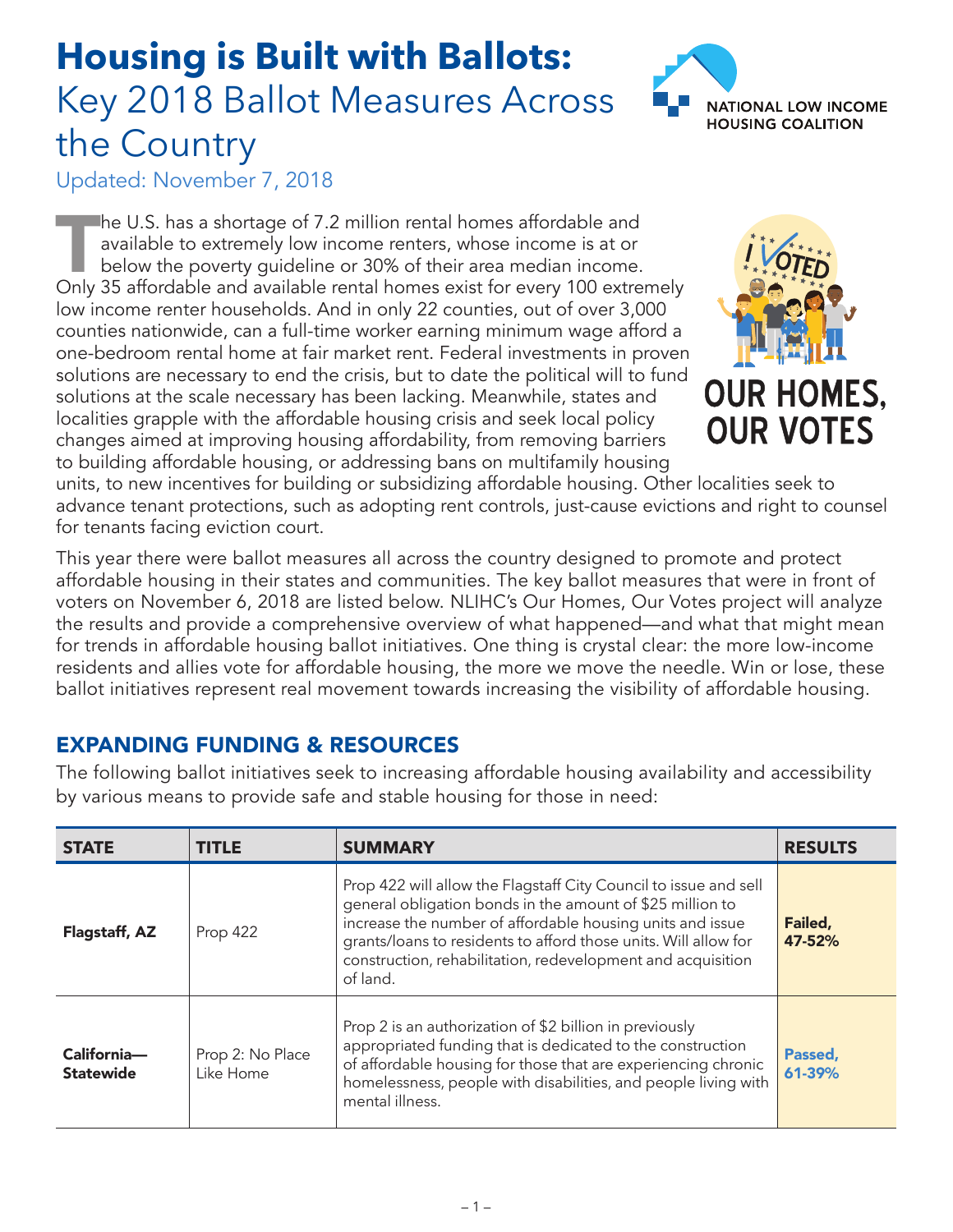| <b>STATE</b>                    | <b>TITLE</b>                                      | <b>SUMMARY</b>                                                                                                                                                                                                                                                                                                                                                                                                                                                                                                                                                           | <b>RESULTS</b>                                    |
|---------------------------------|---------------------------------------------------|--------------------------------------------------------------------------------------------------------------------------------------------------------------------------------------------------------------------------------------------------------------------------------------------------------------------------------------------------------------------------------------------------------------------------------------------------------------------------------------------------------------------------------------------------------------------------|---------------------------------------------------|
| California-<br><b>Statewide</b> | Prop 1: Veterans<br>and Affordable<br>Housing Act | The \$4 billion general obligation bond is a result of the<br>bipartisan passage of Senate Bill 3 (Beall) and will allow<br>the state to reinvest in California communities by creating<br>supportive housing and homeowner assistance programs,<br>including \$1.5 billion dedicated to Multifamily Housing<br>Program. Dedicates funding to help military veterans have a<br>safe place to call home. Provides stable housing for struggling<br>families, people experiencing homelessness and individuals<br>with disabilities.                                       | Pending/<br><b>Leaning Passed</b><br>$(54 - 46%)$ |
| <b>East Palo</b><br>Alto, CA    | East Palo Alto<br>Measure HH                      | A parcel tax on commercial office space over 25,000 square<br>feet. It would raise an estimated \$1.675 million dedicated<br>to job training opportunities specific to STEM and for the<br>construction of new affordable housing.                                                                                                                                                                                                                                                                                                                                       | Passed,<br>76-23%                                 |
| San Francisco,<br><b>CA</b>     | San Francisco City<br>and County<br>Measure C     | Gross receipts tax on businesses with income above \$50<br>million. The measure will raise an estimated \$300 million<br>annually in dedicated funds for affordable housing, wrap<br>around services for the chronically homeless, and legal<br>assistance programs.                                                                                                                                                                                                                                                                                                     | Passed,<br>60-40%                                 |
| Oakland, CA                     | Oakland<br>Measure W<br>Oakland<br>Measure X      | W: A vacancy tax, which would raise an estimated \$10 million<br>annually in dedicated funds some of which may be used for<br>housing and homeless programs.<br>X: A real estate transfer tax, would raise an estimated \$8<br>million annual revenue, some of which may be used for<br>housing and homeless programs.                                                                                                                                                                                                                                                   | W: Passed,<br>68-31%<br>X: Passed,<br>66-33%      |
| Santa Cruz, CA                  | Santa Cruz County<br>Measure H                    | \$140 million general obligation bond that will provide<br>affordable housing for local workers, including teachers,<br>healthcare workers, service workers, and farmworkers, as well<br>as vulnerable populations, including people experiencing<br>homelessness, veterans, seniors, people with disabilities, and<br>those suffering from mental or addiction illnesses.                                                                                                                                                                                               | Failed 2/3<br>majority,<br>52-47%                 |
| <b>Berkeley, CA</b>             | Berkeley<br>Measure O<br>Berkeley<br>Measure P    | O: \$135 million general obligation bond that will create more<br>affordable housing options and opportunities for low income<br>families and residents and for Berkeley's most vulnerable<br>populations, including veterans, seniors, local artists, the<br>disabled, current or former foster youth, abuse victims,<br>homeless people, and people suffering from mental health or<br>substance abuse<br>P: A real estate transfer tax which would raise an estimated<br>\$6 million annual revenue, some of which may be used for<br>homeless services and programs. | O: Passed,<br>75-24%<br>P: Passed,<br>70-29%      |
| San Jose, CA                    | San José<br>Measure V                             | \$450 million general obligation bond that will create more<br>affordable housing for working families, veterans, teachers,<br>nurses, seniors, people with disabilities. The measure seeks to<br>help chronically homeless residents get back on their feet and<br>access to a safe and stable home.                                                                                                                                                                                                                                                                    | Failed 2/3<br>majority,<br>61-39%                 |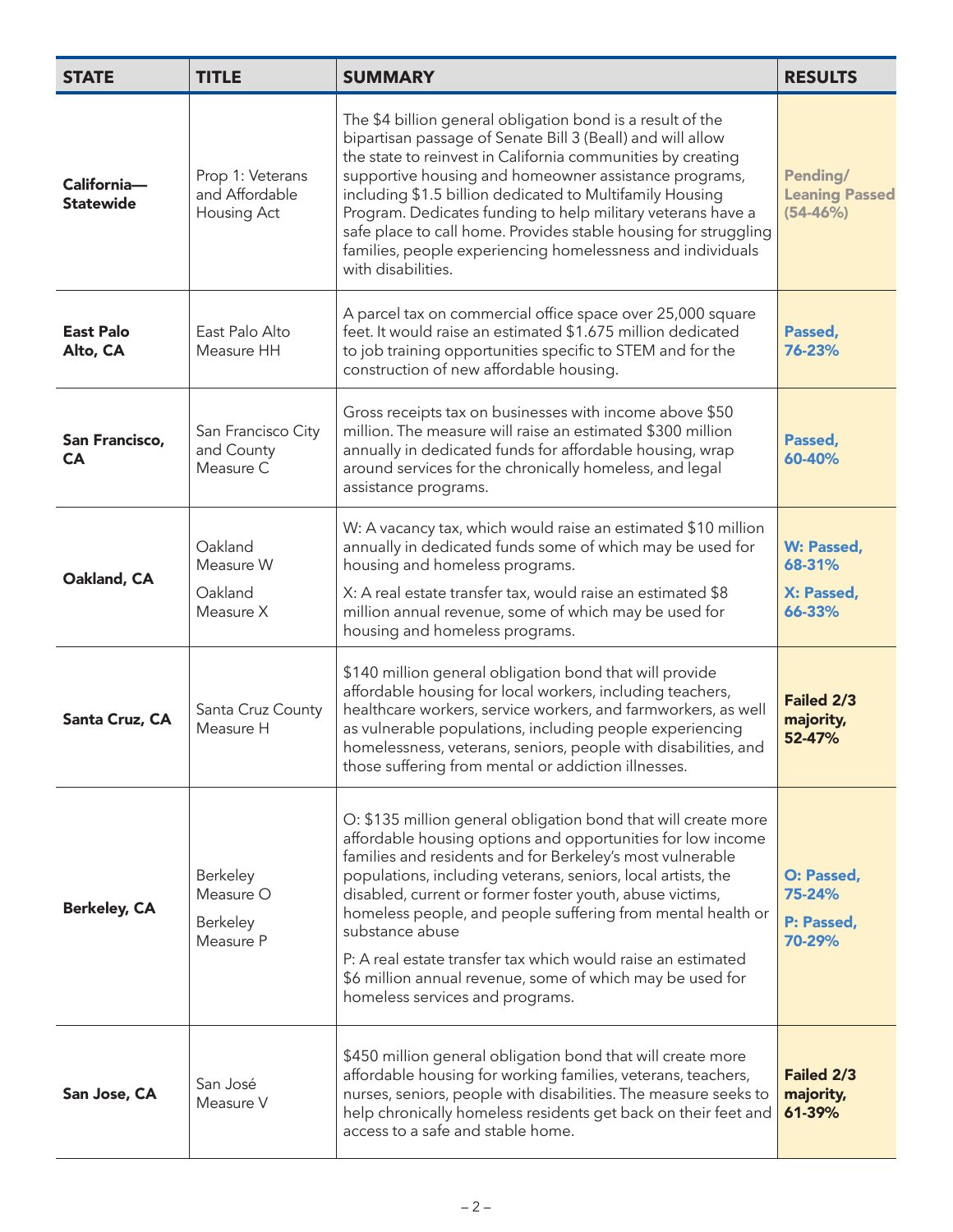| <b>STATE</b>                       | <b>TITLE</b>                                                 | <b>SUMMARY</b>                                                                                                                                                                                                                                                                                                                                                                                                                                                                                                    | <b>RESULTS</b>                                                          |
|------------------------------------|--------------------------------------------------------------|-------------------------------------------------------------------------------------------------------------------------------------------------------------------------------------------------------------------------------------------------------------------------------------------------------------------------------------------------------------------------------------------------------------------------------------------------------------------------------------------------------------------|-------------------------------------------------------------------------|
| Napa County, CA                    | Napa County<br>TOT measure                                   | Hotel tax that will raise nearly \$5 million annually in dedicated<br>funds for affordable housing and homelessness programs.<br>This measure will appear as Measure I in unincorporated areas<br>of the County, as Measure F in Napa, Measure H in American<br>Canyon, Measure D in Calistoga, Measure E in St. Helena, and<br>Measure S in Yountville.                                                                                                                                                          | Passed,<br>66-33%                                                       |
| <b>Santa</b><br>Rosa, CA           | Santa Rosa<br>Measure N                                      | \$124 million general obligation bond that will create more<br>affordable housing for local workers, including teachers,<br>healthcare workers, and farmworkers, as well as vulnerable<br>populations, including people experiencing homelessness,<br>veterans, seniors, people with disabilities. The measure also<br>includes programs to help displaced families rebuild after last<br>year's devastating fires.                                                                                               | Passed,<br>58-41%                                                       |
| <b>Mountain</b><br><b>View, CA</b> | Mountain View<br>Measure P                                   | A business license tax or "head tax" that would impose a<br>tax in the range of \$8 and \$149 per employee on average,<br>with larger companies paying greater amounts. The tax, if<br>approved, would generate an approximate \$6 million annually<br>to the city general fund, some of which may go to housing.                                                                                                                                                                                                 | Passed,<br>69-30%                                                       |
| Richmond, CA                       | <b>Richmond Measure</b><br>Τ                                 | A special parcel tax on vacant properties that would raise<br>an estimated \$5.4 million annually for 20 years to fund<br>homelessness services and housing, blight and dumping<br>elimination, and other specified programs.                                                                                                                                                                                                                                                                                     | Failed 2/3<br>majority,<br>58-41%                                       |
| <b>Santa</b><br>Clara, CA          | Santa Clara County<br>Measure                                | A sales tax renewal that would raise an estimated \$50 million<br>annually for the general fund, some of which may be used for<br>housing and homeless programs.                                                                                                                                                                                                                                                                                                                                                  | Passed,<br>72-27%                                                       |
| <b>West Marin, CA</b>              | <b>West Marin</b><br>Measure W                               | A hotel tax that would raise an estimated \$1.3 million annual<br>revenue dedicated to fire and emergency services and long-<br>term community housing.                                                                                                                                                                                                                                                                                                                                                           | Passed,<br>73-26%                                                       |
| Telluride, CO                      | Ballot Issue 2A<br><b>Ballot Issue 2B</b><br>Ballot Issue 2C | 2A: Increase levy on property taxes to fund and finance<br>affordable housing.<br>2B: Increase sales and use tax to fund and finance the<br>construction of affordable housing units.<br>2C: Increase town debt to fund affordable housing and use<br>revenue from levied property tax to pay debt.                                                                                                                                                                                                               | 2A: Passed,<br>51-48%<br>2B: Failed,<br>49-50%<br>2C: Passed,<br>52-47% |
| <b>Charlotte, NC</b>               | Housing Bond<br>Referendum                                   | Increase the city's affordable housing trust fund from \$15<br>million to \$50 million.                                                                                                                                                                                                                                                                                                                                                                                                                           | Passed,<br>68-31%                                                       |
| Portland, OR                       | Metro Affordable<br>Housing Bonds:<br>Measure 26-199         | The measure, proposed by Oregon's Metro Council regional<br>agency, could fund the construction, acquisition and renovation<br>of affordable housing for approximately 7,500 to 12,000 people<br>in the greater Portland region. The measures defines affordable<br>housing as land and improvements for residential units<br>occupied by low-income households making 80 percent or less<br>of area median income, which in 2018 for a family of four was<br>\$65,120. \$652.8 million funding allocation amount | Passed,<br>59-41%                                                       |
| Oregon--<br><b>Statewide</b>       | Measure 102                                                  | Measure 102 would amend the state constitution to allow<br>counties, cities, and towns to-with voter approval and certain<br>restrictions-use bond revenue to fund the construction of<br>affordable housing without necessarily retaining complete<br>ownership of the constructed housing.                                                                                                                                                                                                                      | Passed,<br>56-44%                                                       |